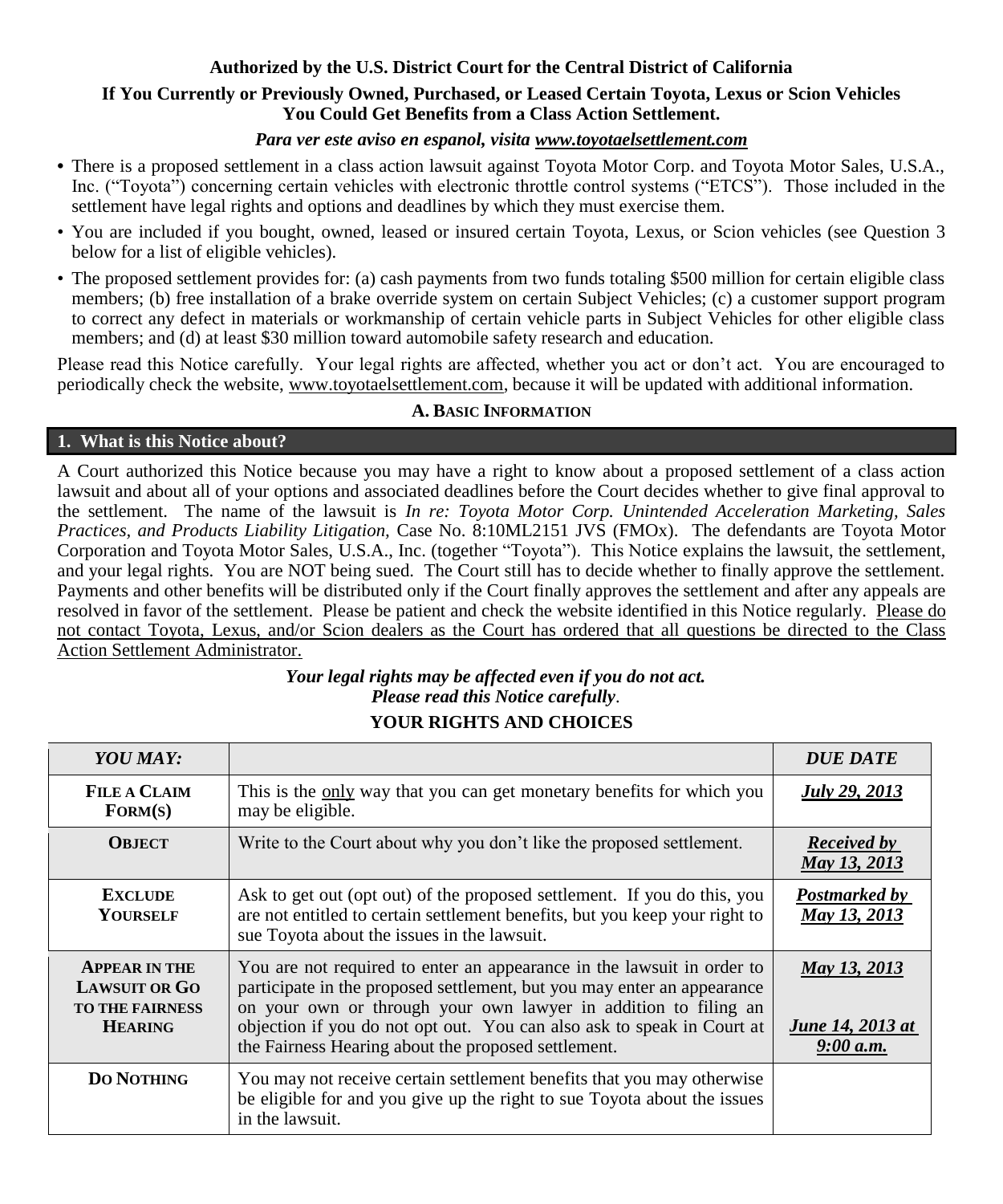#### **2. What is the lawsuit about?**

The class action lawsuit claims that certain Toyota, Scion and Lexus vehicles equipped with electronic throttle control systems ("ETCS") are defective and can experience acceleration that is unintended by the driver. As a result, the lawsuit pursues claims for breach of warranties, unjust enrichment, and violations of various state consumer protection statutes, among other claims. You can read the Third Amended Economic Loss Master Consolidated Complaint by visiting www.toyotaelsettlement.com. Toyota denies that it has violated any law, denies that it engaged in any wrongdoing, and denies that there is any defect in its ETCS. The parties agreed to resolve these matters before these issues were decided by the Court.

#### **This settlement does not involve claims of personal injury or property damage.**

#### **3. What vehicles are included in the settlement?**

The following Toyota, Lexus, and Scion vehicles (called the "Subject Vehicles") equipped or installed with an ETCS distributed for sale or lease in the United States, the District of Columbia, Puerto Rico and all other United States territories and/or possessions are included:

| <b>Toyota</b>                        |                    |  |  |
|--------------------------------------|--------------------|--|--|
| <b>Model</b>                         | <b>Model Years</b> |  |  |
| 4Runner                              | 2001-2010          |  |  |
| Avalon                               | 2005-2010          |  |  |
| Camry                                | 2002-2010          |  |  |
| CamryHV                              | 2007-2010          |  |  |
| Camry Solara (2AZ)                   | 2002-2008          |  |  |
| Camry Solara (except 2AZ)            | 2004-2008          |  |  |
| Celica (2ZZ)                         | 2003-2005          |  |  |
| Corolla (except 2ZZ)                 | 2005-2010          |  |  |
| Corolla Matrix (except 1ZZ 4WD, 2ZZ) | 2005-2010          |  |  |
| FJ Cruiser                           | 2007-2010          |  |  |
| Highlander                           | 2004-2010          |  |  |
| HighlanderHV                         | 2006-2010          |  |  |
| <b>Land Cruiser</b>                  | 1998-2010          |  |  |
| Prius                                | 2001-2010          |  |  |
| RAV4                                 | 2004-2010          |  |  |
| Sequoia                              | 2001-2010          |  |  |
| Sienna                               | 2004-2010          |  |  |
| Spyder (MR2) SMT                     | 2001-2005          |  |  |
| Supra (2JZ-GE)                       | 1998               |  |  |
| Tacoma (5VZ w/ETCS-i)                | 2003-2004          |  |  |
| Tacoma                               | 2005-2010          |  |  |
| Tundra (except 5VZ)                  | 2000-2010          |  |  |
| Tundra (5VZ)                         | 2003-2004          |  |  |
| Venza                                | 2009-2010          |  |  |
| Yaris Hatchback (Puerto Rico only)   | 2006               |  |  |
| Yaris                                | 2007-2010          |  |  |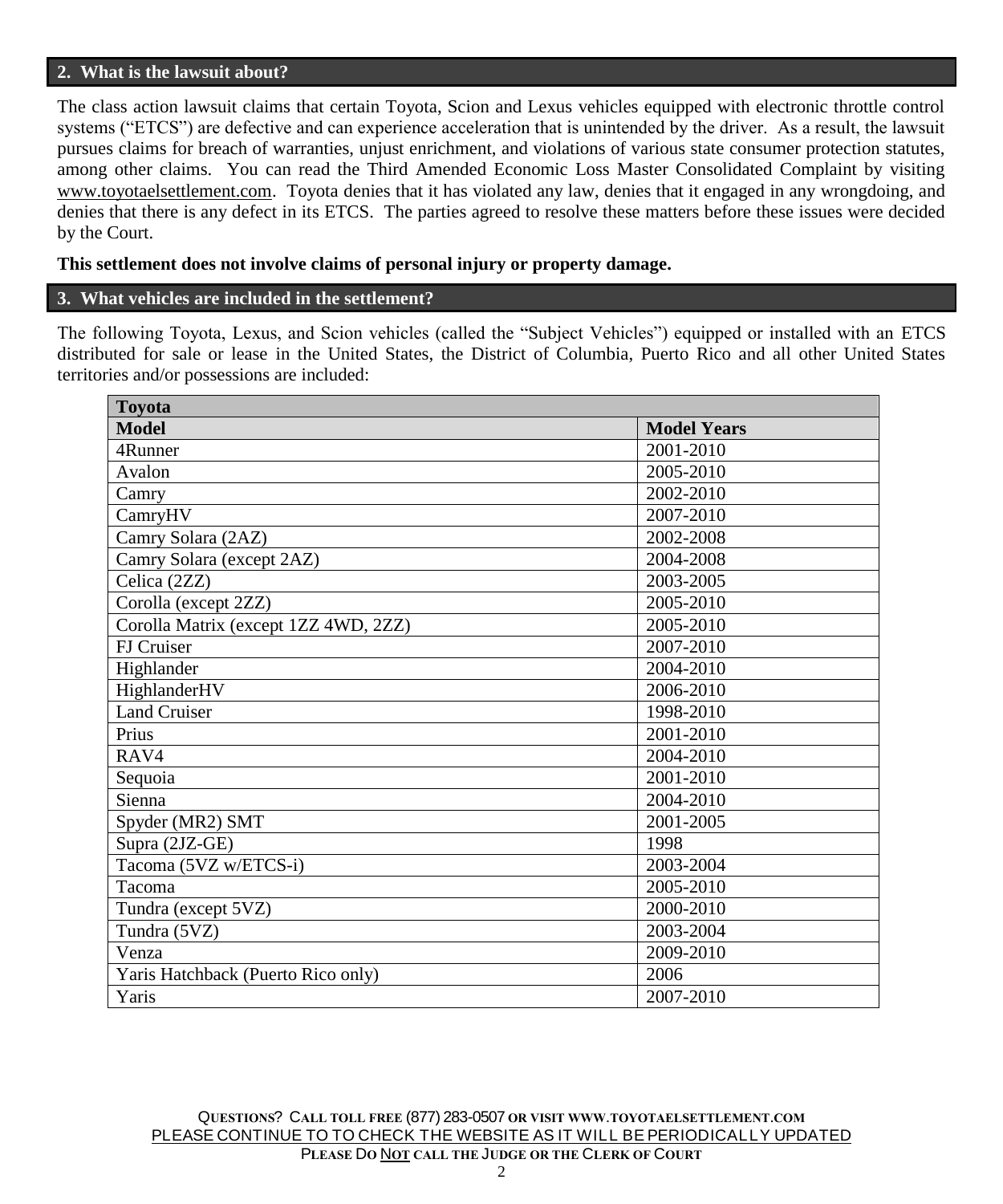| Lexus        |                      |
|--------------|----------------------|
| <b>Model</b> | <b>Model Years</b>   |
| ES           | 2002-2010            |
| <b>GS</b>    | 1998-2010            |
| <b>GS HV</b> | 2007-2010            |
| <b>GX</b>    | 2003-2010            |
| HS           | 2010                 |
| IS           | 2001-2010            |
| LS           | 1998-2010            |
| LS HV        | 2008-2010            |
| LX           | 1998-2010            |
| RX           | 2004-2010            |
| <b>RX HV</b> | 2006-2008, 2010      |
| <b>SC</b>    | 1998-2000, 2002-2010 |
| <b>Scion</b> |                      |
| <b>Model</b> | <b>Model Years</b>   |
| xB           | 2008-2010            |
| xD           | 2008-2010            |
| tC           | 2005-2010            |

## **4. Why is this a class action?**

In a class action, people called "class representatives" sue on behalf of other people who have similar claims. All of these people together are the "Class" or "Class Members" if the Court approves this procedure. Then, that Court resolves the issues for all Class Members, except for those who exclude themselves from the Class.

#### **5. Why is there a settlement?**

Both sides in the lawsuit agreed to a settlement to avoid the cost and risk of further litigation, including a potential trial, and so that the Class Members can get benefits, in exchange for releasing Toyota from liability. The settlement does not mean that Toyota broke any laws and/or did anything wrong, and the Court did not decide which side was right. The settlement here has been preliminarily approved by the Court, which authorized the issuance of this Notice. The Class Representatives and the lawyers representing them (called "Class Counsel") believe that the settlement is in the best interests of all Class Members.

The essential terms of the settlement are summarized in this Notice. The Settlement Agreement along with all exhibits and addenda sets forth in greater detail the rights and obligations of the parties. If there is any conflict between this Notice and the Settlement Agreement, the Settlement Agreement governs.

#### **B. WHO IS IN THE SETTLEMENT?**

To see if you are affected or if you can get money or benefits, you first have to determine whether you are a Class Member.

#### **6. How do I know if I am part of the settlement?**

You are part of the settlement if you are a person, entity or organization who, at any time before December 28, 2012: (a) own or owned, purchase(d), and/or lease(d) a Subject Vehicle equipped or installed with an ETCS, that was distributed for sale or lease in any of the fifty States, the District of Columbia, Puerto Rico and all other United States territories and/or possessions OR (b) insured such Subject Vehicles for residual value (see Question 3).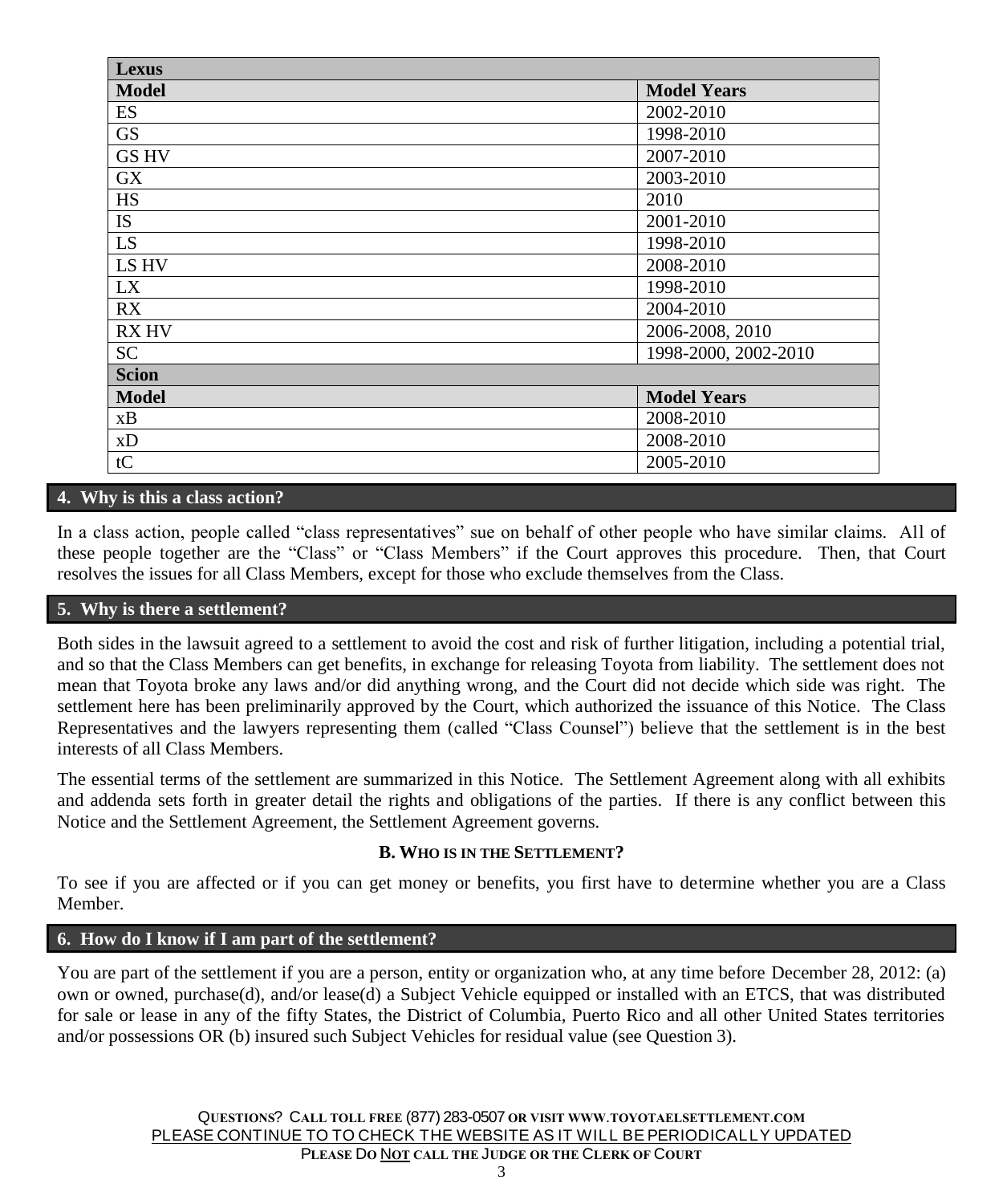This is called the "Class." Please note that, if you are a Class Member, you do not need to currently own or lease or insure a Subject Vehicle or, in the case of Residual Value Insurers, you do not need to currently insure the residual value of any Subject Vehicle to be part of the settlement.

Excluded from the Class are: (a) Toyota, their officers, directors and employees; their affiliates and affiliates' officers, directors and employees; their distributors and distributors' officers, directors and employees; and Toyota Dealers and Toyota Dealers' officers and directors; (b) Plaintiffs' Class Counsel, Allocation Counsel and their employees; (c) judicial officers and their immediate family members and associated court staff assigned to this case; and (d) persons or entities who or which timely and properly exclude themselves from the Class.

#### **7. I'm still not sure if I'm included in the settlement.**

If you are not sure whether you are included in the Class, you may call (877) 283-0507. Please do not contact Toyota, Lexus, and/or Scion or dealers as the Court has ordered that all questions be directed to the Class Action Settlement Administrator.

# **C. THE SETTLEMENT BENEFITS—WHAT YOU GET AND HOW TO GET IT**

### **8. What does the settlement provide?**

If you are a Class Member, what you are eligible to receive depends on several factors, including, among other things, the model and model year of your vehicle, whether you still own, lease or insure the residual value of the vehicle, and the state of your residence. The settlement benefits are outlined generally below, but more information can be found at the settlement website.

The Court still has to decide whether to finally approve the settlement. Benefits will be provided only if the Court finally approves the settlement and, for some benefits, only after any appeal period expires or any appeals are resolved in favor of the settlement. We do not know when the Court will finally approve the settlement if it does so or whether there will be any appeals that would have to be resolved in favor of the settlement before certain benefits would be provided, so we do not know precisely when any benefits may be available. Please check www.toyotaelsettlement.com regularly for updates regarding the settlement.

*Please note that you may have to take action within certain deadlines to receive certain benefits, such as completing and submitting a claim form*. If you do nothing, you may not receive certain benefits from the settlement, and, as a Class Member, you will not be able to sue Toyota about the issues in the lawsuit.

## **a. Money Payment to Certain Former Owners or Lessors and Residual Value Insurers.**

If the settlement is finally approved (including any appeals resolved in favor of the settlement), Toyota will pay \$250 million into a fund for distribution to eligible Class Members who: (a) sold or traded in an owned Subject Vehicle during the period September 1, 2009 to December 31, 2010, inclusive; (b) returned a leased Subject Vehicle before the lease termination date during the period September 1, 2009 to December 31, 2010, inclusive; or (c) returned a leased Subject Vehicle before the lease termination date, after having reported an alleged unintended acceleration event(s) (as defined in the attached Claim Form) to Toyota, an authorized Toyota Dealer or the National Highway Traffic Safety Administration ("NHTSA") before December 1, 2012; or (d) owned a Subject Vehicle that was declared a total loss by an insurer anytime from September 1, 2009 to December 31, 2010, inclusive or (e) Insured and/or guaranteed the residual value of a Subject Vehicle as of September 1, 2009, and with respect to such Subject Vehicle, thereafter either made payment to an insured, or sold the Subject Vehicle, provided such payment or sale was made by a Residual Value Insurer on or before December 31, 2010.

Plaintiffs' expert witness in the lawsuit identified the period September 1, 2009 to December 31, 2010 as a period in which the Subject Vehicles may have suffered a loss in value due to publicity associated with certain of the Subject Vehicles. This fund will be distributed to eligible Class Members according to a Plan of Allocation that is available at the settlement website. Payment may range from a minimum of \$37.50 to several hundreds or thousands of dollars depending on the year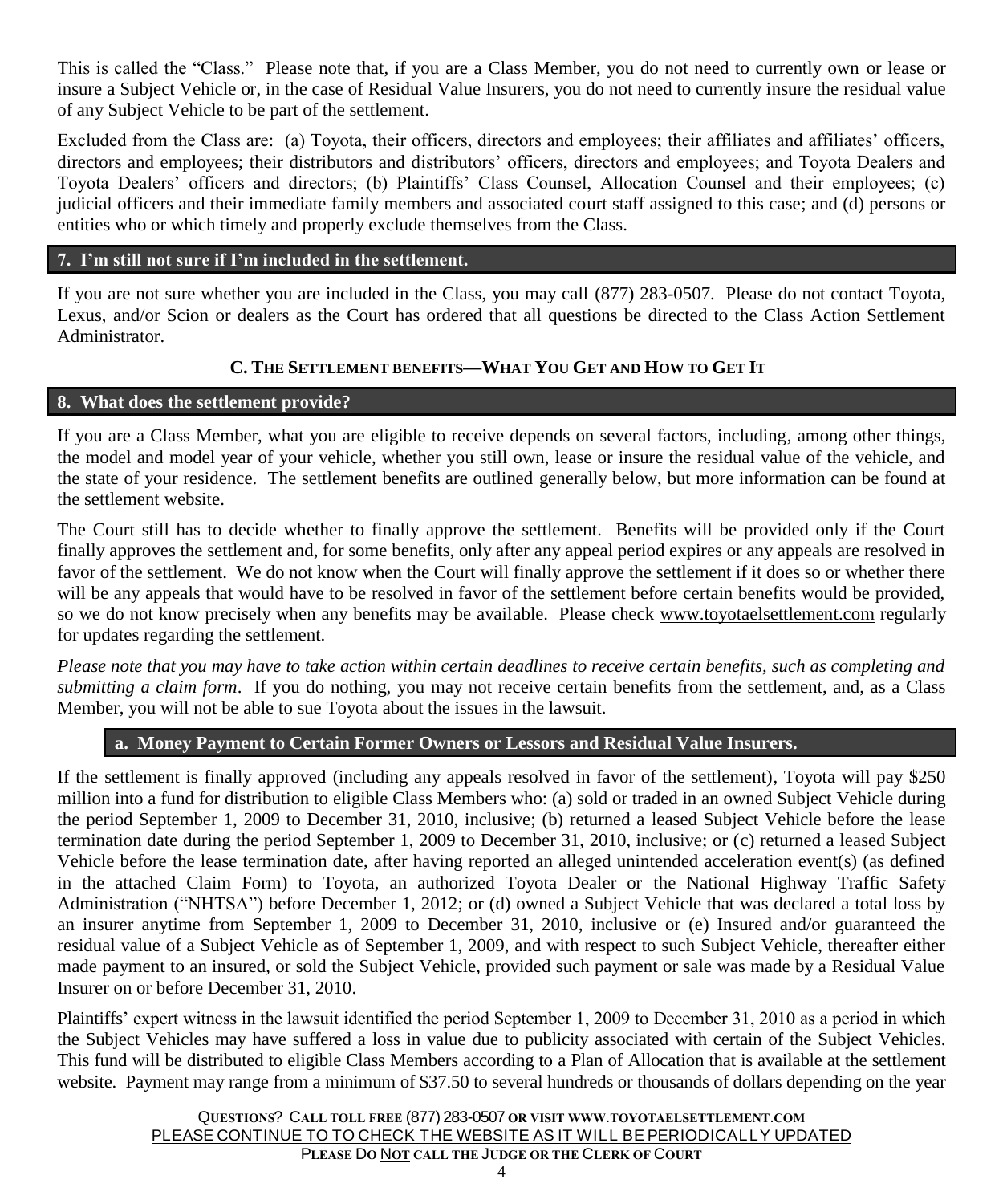and model of the vehicle, date of sale and subject to the number of claims made. It is possible that your payment will be lower, however. Please refer to the Plan of Allocation at www.toyotaelsettlement.com in order to obtain more details.

By no later than February 15, 2013, you will be able to visit www.toyotaelsettlement.com, enter certain information and get additional information about the settlement benefits, including this fund.

If the fund amount is insufficient to cover all claims, payments will be reduced on a pro-rata basis.

Please note, if any money remains in the fund, the Settlement Agreement and Plan of Allocation provide a mechanism for distributing any remainder from this fund that exists after all eligible claims are fully paid. As described in more detail below, the first priorities for any such distribution are to fund equally any amounts that may be necessary to fully fund claims from the Cash Payment in Lieu of BOS Fund described below in section 8(c) and cover the costs of notice and administration. In the event of a further surplus in this fund, amounts will be contributed to the Automobile Safety and Education Program fund described below in section 8(e). Specifically, and as set forth in the Settlement Agreement and Plan of Allocation, any remaining amounts will be distributed equally to: (i) contribute to the Cash Payment in Lieu of BOS Fund described below in section  $8(c)$ , in the event that such fund is unable to satisfy all authorized claims up to 100% of eligible payment; and (ii) to reimburse the fees and costs paid by Toyota to the Class Action Settlement Administrator, Settlement Notice Administrator, or any other third-party vendor. If additional contributions to the Cash Payment in Lieu of BOS Fund described below in section 8(c) enables that fund to satisfy all authorized claims up to 100% of eligible payment, then the remaining amount will be distributed equally to: (i) reimburse the fees and costs paid by Toyota to the Class Action Settlement Administrator, Settlement Notice Administrator, or any other third-party vendor; and (ii) contribute to the Automobile Safety and Education Program fund described in section 8(e) below. If the administrative and/or notice costs are fully reimbursed and the Cash Payment in Lieu of BOS Fund has been fully funded to enable all claims within that fund to be paid 100%, then the further remaining amounts will be applied to the Automobile Safety and Education Program fund described in section 8(e), below.

*Important*: *In order to receive money from this fund, eligible Class Members must complete and submit the proper Claim Form on or before July 29, 2013*. If you are an eligible Class Member, you can complete and submit a Claim Form online at www.toyotaelsettlement.com. Alternatively, if you are an eligible Class Member, you can obtain a Claim Form from the settlement website, print it out, complete it, and mail it on or before **July 29, 2013** to the settlement administrator at Toyota Economic Loss Settlement Administrator, c/o Gilardi & Co. LLC, P.O. Box 808061, Petaluma, CA 94975-8061. Class Members submitting Claim Forms must timely provide all information requested on the Claim Form in order to demonstrate eligibility to receive a payment.

# **b. Brake Override System Installation.**

If the settlement is finally approved, Class Members who currently own or lease the Subject Vehicles specified below may have a brake override system installed on their vehicle at no cost to them. The brake override system will automatically reduce engine power when the brake pedal and the accelerator pedal are applied simultaneously under certain driving conditions. Toyota will begin to offer this benefit over time, beginning after final approval by the Court.

If you are eligible for this benefit, to take advantage of it, you need only take your vehicle to a Toyota/Lexus authorized dealer. This benefit is available for two years from the date Toyota gives notice on www.toyotaelsettlement.com that the brake override system is available for a particular eligible Subject Vehicle – so please check www.toyotaelsettlement.com regularly for updates. You must still own or lease and possess your vehicle at the time you seek the brake override system. However, this benefit will be automatically transferred and will remain with the Subject Vehicle regardless of ownership. Inoperable vehicles and vehicles with a salvaged, rebuilt or flood-damaged title are not eligible to receive a brake override system.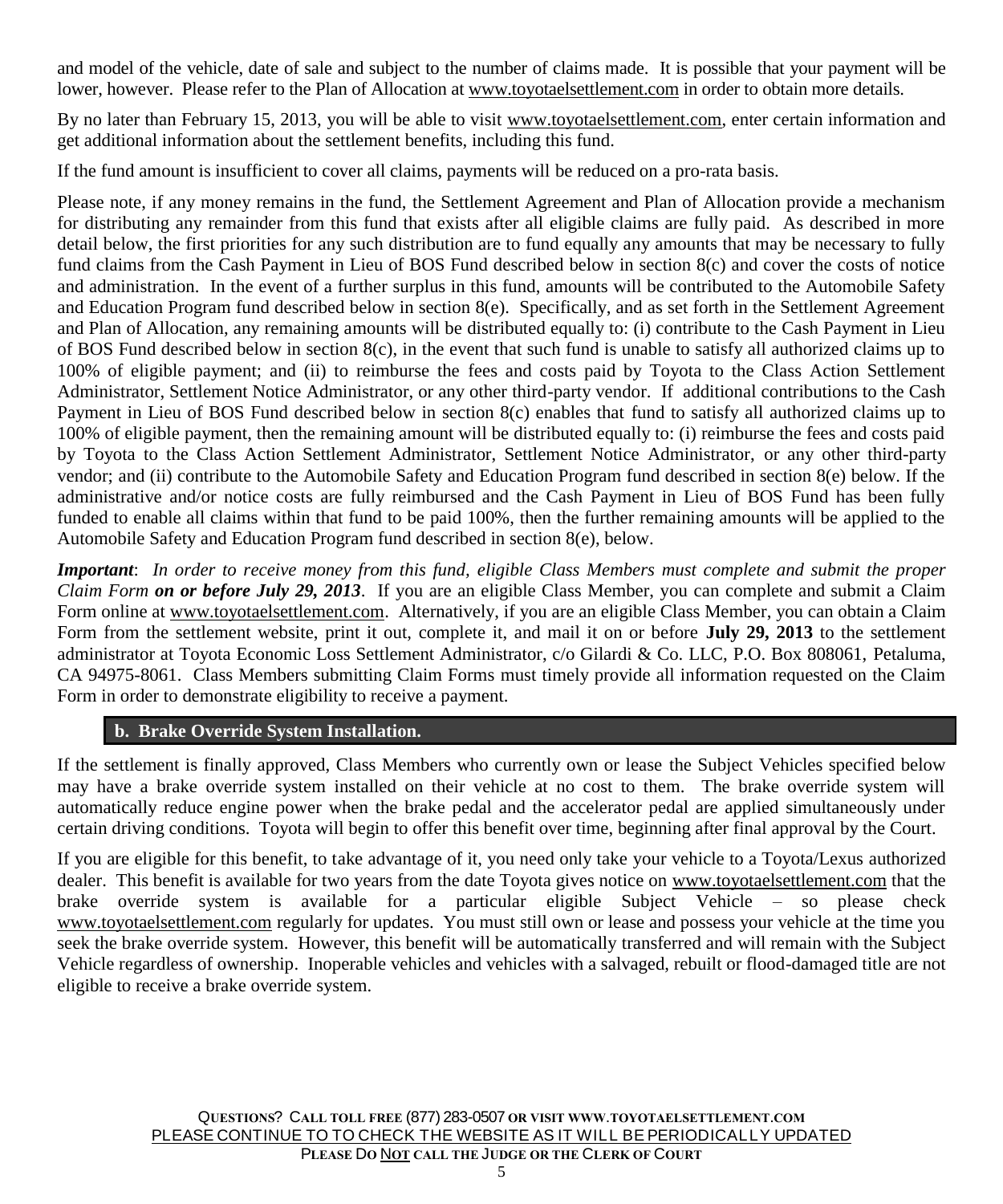If the settlement is approved, the following non-hybrid models equipped with ETCS are eligible for a brake override system as part of this settlement:

| <b>Toyota Models</b> | <b>Model Years</b> |  |
|----------------------|--------------------|--|
| 4Runner              | 2003-2009          |  |
| Corolla              | 2009-2010          |  |
| Highlander           | 2008-2010          |  |
| <b>Land Cruiser</b>  | 2008-2010          |  |
| RAV4                 | 2006-2010          |  |
| Tundra               | 2007-2010          |  |
| <b>Lexus Models</b>  | <b>Model Years</b> |  |
| LX                   | 2008-2010          |  |
| RX                   | 2010               |  |

In addition, Toyota previously offered to install a brake override system on the following non-hybrid models equipped with ETCS; these models are eligible to receive this brake override system at any time (without any deadline) if you did not previously have it installed. Toyota will also send a reminder to current owners or lessees who did not already have the brake override system installed on their Subject Vehicles.

| <b>Toyota Models</b> | <b>Model Years</b> |  |
|----------------------|--------------------|--|
| Avalon               | 2005-2010          |  |
| Camry                | 2007-2010          |  |
| Sequoia <sup>1</sup> | 2008-2010          |  |
| Tacoma               | 2005-2010          |  |
| Venza                | 2009-2010          |  |
| <b>Lexus Models</b>  | <b>Model Years</b> |  |
| ES                   | 2007-2010          |  |
| <b>IS</b>            | 2006-2010          |  |
| $IS-F$               | 2008-2010          |  |

 $\overline{a}$ 

In addition, hybrid Subject Vehicles already have something called Parts Protection Logic that, among other things, performs a similar function as a brake override system.

# **c. Money Payment to Eligible Current Owners and Lessees In Lieu of Offer of Brake Override System Installation.**

If the settlement is finally approved (including any appeals resolved in favor of the settlement), Toyota will pay \$250 million into a fund for distribution to eligible Class Members who still own or lease their Subject Vehicles, unless (a) their Subject Vehicle is a hybrid vehicle; (b) they already actually received a brake override system installation on their Subject Vehicle; or (c) they are eligible for the brake override system on their Subject Vehicles described above in section 8(b).

This fund will be distributed according to a Plan of Allocation that is available at the settlement website. Eligible Class Members' payments may range from \$37 to \$125, depending on the state in which you reside, the number of claims submitted, and other adjustments and deductions. It is possible that payments will be lower, however, or may be higher, depending upon the number of Claims submitted and other factors, but in no event will exceed \$125. Please refer to the Plan of Allocation at www.toyotaelsettlement.com in order to obtain more details.

<sup>&</sup>lt;sup>1</sup> Toyota will continue to install the brake override system on Sequoia vehicles that have not yet received the brake override system, up to the end-date of the current Sequoia limited service campaign of October 31, 2013.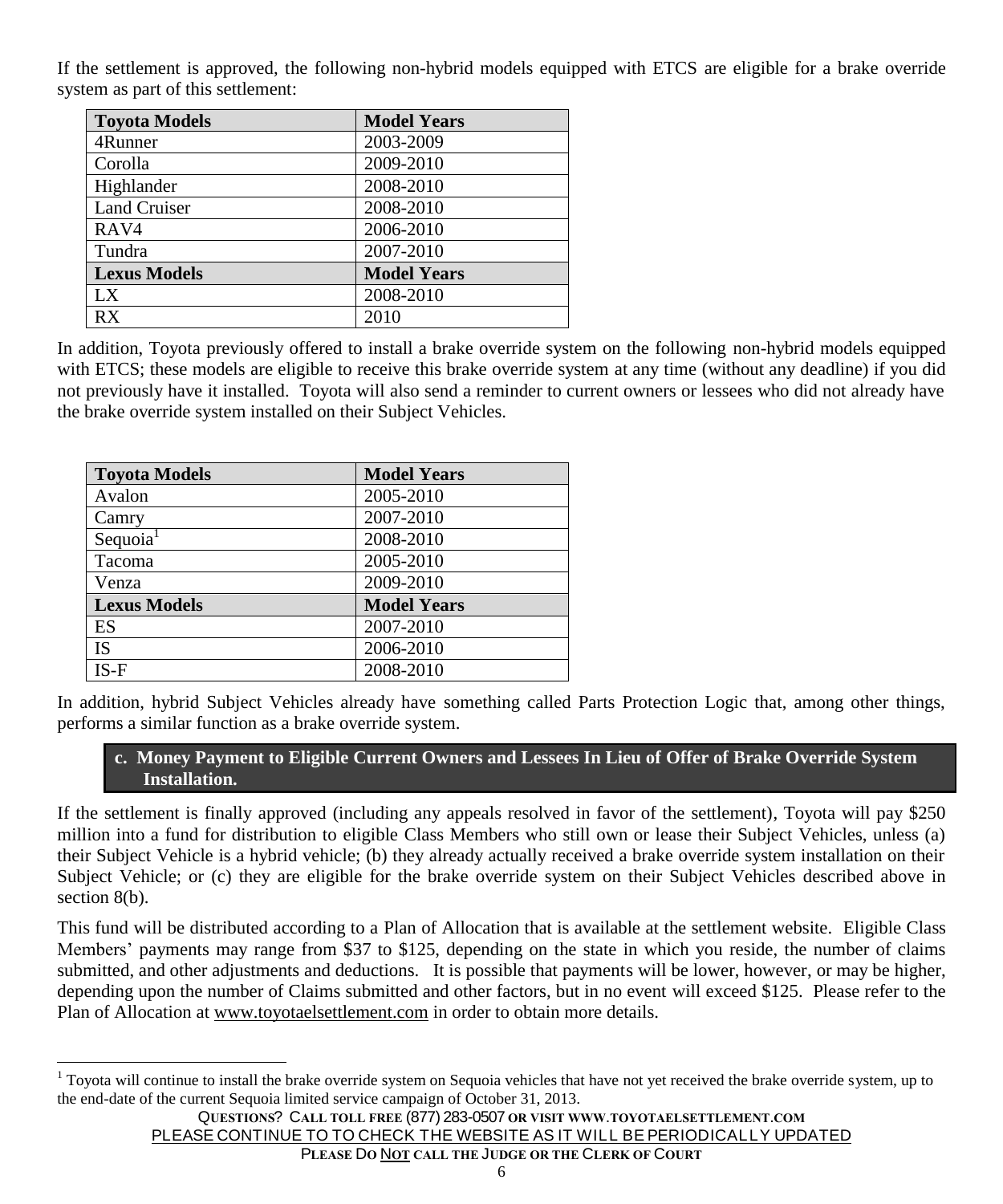By no later than February 15, 2013, you will be able to visit www.toyotaelsettlement.com, enter certain information and get additional information about the settlement benefits, including this fund.

Please note, if the fund amount is insufficient to cover all claims, payments will be reduced on a pro-rata basis. The Settlement Agreement and Plan of Allocation provide a mechanism for distributing any remainder from this fund that exists after all eligible claims are fully paid. As described in more detail below, the first priorities for any such distribution are to fund equally any amounts that may be necessary to fully fund claims from the Cash Payment for Alleged Diminished Value Fund described above in section 8(a) and cover the costs of notice and administration. In the event of a further surplus in this fund, amounts will be contributed to the Automobile Safety and Education Program fund described below in section 8(e).

Specifically, and as set forth in the Settlement Agreement and Plan of Allocation, any remaining amounts will be distributed equally to: (i) contribute to the Cash Payment for Alleged Diminished Value Fund described above in section 8(a), in the event that such fund is unable to satisfy all authorized claims up to 100% of eligible payment; and (ii) to reimburse the fees and costs paid by Toyota to the Class Action Settlement Administrator, Settlement Notice Administrator, or any other third-party vendor. If additional contributions to the Cash Payment for Alleged Diminished Value Fund described above in section 8(a) enables that fund to satisfy all authorized claims up to 100% of eligible payment, then the remaining amount will be distributed equally to: (i) reimburse the fees and costs paid by Toyota to the Class Action Settlement Administrator, Settlement Notice Administrator, or any other third-party vendor; and (ii) contribute to the Automobile Safety and Education Program fund described in section 8(e) below. If the administrative and/or notice costs are fully reimbursed and the Cash Payment for Alleged Diminished Value Fund has been fully funded to enable all claims within that fund to be paid 100%, then the further remaining amounts will be applied to the Automobile Safety and Education Program fund described in section 8(e), below.

*Important: In order to receive money from this fund, eligible Class Members must complete and submit the applicable Claim Form on or before July 29, 2013*. If you are an eligible Class Member, you can complete and submit the Claim Form online at www.toyotaelsettlement.com. Alternatively, if you are an eligible Class Member, you can obtain the Claim Form from the settlement website, print it out, complete it, and mail it on or before *July 29, 2013* to the settlement administrator at Toyota Economic Loss Settlement Administrator, c/o Gilardi & Co. LLC, P.O. Box 808061, Petaluma, CA 94975-8061. Class Members submitting Claim Forms must timely provide all information requested on the Claim Form in order to demonstrate eligibility to receive a payment.

### **d. Customer Support Program.**

If the settlement is finally approved, for Class Members who still possess their Subject Vehicles, Toyota will implement a Customer Support Program that will stand by the reliability of the vehicles by providing future coverage for repairs and adjustments needed to correct defects, if any, in materials or workmanship in certain parts associated with the vehicle's operation at no cost to the owner or lessee if any of those parts fail, break, or malfunction. The Customer Support Program will last for ten (10) years after the expiration of any existing warranty for each of the covered parts, subject to a maximum limit of 150,000 miles, except that each eligible vehicle will receive no less than three (3) years of coverage from the date of final settlement approval (regardless of when the underlying warranty expires and your vehicle's mileage), if the Court finally approves the settlement.

The covered parts are the: (i) engine control module; (ii) cruise control switch; (iii) accelerator pedal assembly; (iv) stop lamp switch; and (v) throttle body assembly. The Customer Support Program is transferable with the Subject Vehicle.

If you are a Class Member who is eligible for the Customer Support Program, you need not take any action in order to be eligible to participate in the Customer Support Program. If a covered part fails, breaks, or malfunctions due to a defect in materials or workmanship from the date of final approval through the end of the Customer Service Program, you should take your vehicle to a Toyota/Lexus/Scion authorized dealer for repair or adjustment under the Customer Support Program.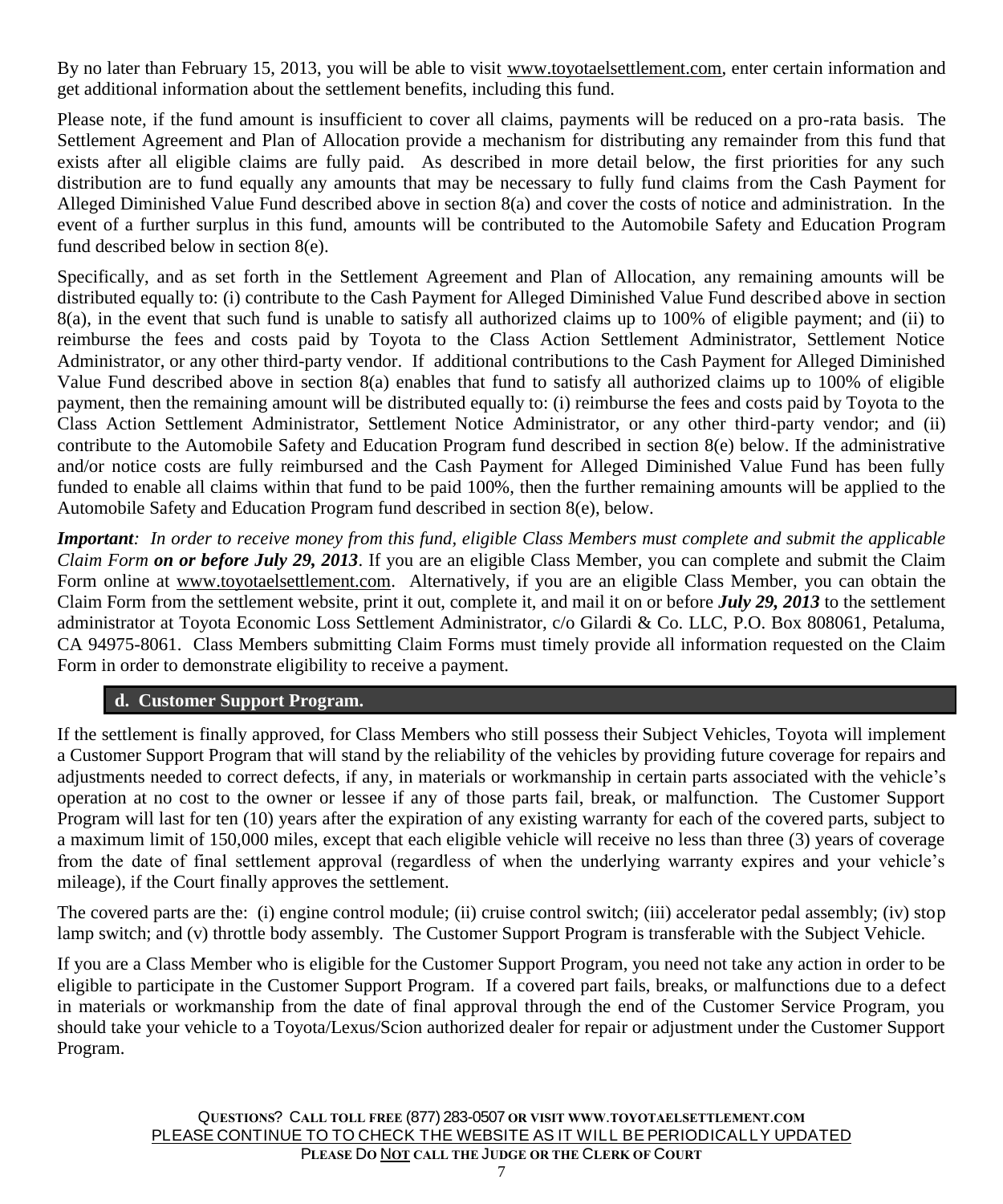If you received a post-card notifying you of the proposed settlement, you should tear off the portion referring to the Customer Support Program and place it in your vehicle's glove box. You also can obtain a document summarizing the Customer Support Program at www.toyotaelsettlement.com. You do not need to have the summary to receive the benefits of the Customer Support Program, but it may serve as a reminder to you in the event any covered part fails, breaks or malfunctions. Inoperable vehicles and vehicles with a salvaged, rebuilt or flood-damaged title are not eligible for the Customer Support Program.

#### **e. Automobile Safety and Education Program Payment.**

If the settlement is finally approved (including any appeals resolved in favor of the settlement), Toyota will pay \$30,000,000 to fund a program for automobile safety and education related to issues in the lawsuit. Toyota's payment will be divided between contributions to university-based automobile/transportation research and an education/information program for automobile drivers. Contributions to the university programs will be for the purposes of researching issues to develop advances in active safety features, vehicle control and driver attention. The education/information program will consist of an education campaign focused on driver safety. If amounts remain from the settlement funds identified above in sections 8(a) and 8(c), any future money contributed to research and education programs will be divided for the same purposes as outlined above. More details on the Automobile Safety and Education Program can be found at **[www.toyotaelsettlement.com](http://www.toyotaelsettlement.com/)**. The website will be periodically updated with additional information and specifics concerning this program.

### **9. What am I giving up in exchange for the settlement benefits?**

If the settlement becomes final, Class Members who do not exclude themselves from the Class will release Toyota from liability and will not be able to sue Toyota about the issues in the lawsuit. The Settlement Agreement at section VI describes the released claims in necessary legal terminology, so read it carefully. For ease of reference, we also attach the full release section in Appendix A to this Notice. The Settlement Agreement is available at www.toyotaelsettlement.com. You can talk to one of the lawyers listed in Question 15 below for free or you can, of course, talk to your own lawyer at your own expense if you have questions about the released claims or what they mean.

### **D. EXCLUDING YOURSELF FROM THE SETTLEMENT**

If you want to keep the right to sue or continue to sue Toyota over the legal issues in the lawsuit, then you must take steps to get out of this settlement. This is called asking to be excluded from the Class, also referred to as "opting out" of the Class.

### **10. If I exclude myself, can I get anything from this settlement?**

If you exclude yourself, you cannot get settlement benefits. If you ask to be excluded, you cannot object to the settlement. But, if you timely and properly request exclusion, the settlement will not prevent you from suing, continuing to sue or remaining or becoming part of a different lawsuit against Toyota in the future about the issues in the lawsuit. If you exclude yourself, you will not be bound by anything that happens in this lawsuit and you may not object to the settlement.

#### **11. If I don't exclude myself, can I sue later?**

Unless you exclude yourself, you give up the right to sue Toyota for the claims resolved by this settlement. If the settlement is finally approved, you will be permanently enjoined and barred from initiating or continuing any lawsuit or other proceeding against Toyota about the issues in the lawsuit.

#### **12. How do I get out of the settlement?**

To exclude yourself from the settlement, you **must** send a letter by mail saying that you want to be excluded from the settlement in *In re: Toyota Motor Corp. Unintended Acceleration Marketing, Sales Practices, and Products Liability Litigation* and mention the case number (No. 8:10ML2151 JVS (FMOx)). In the letter, you **must** include your name,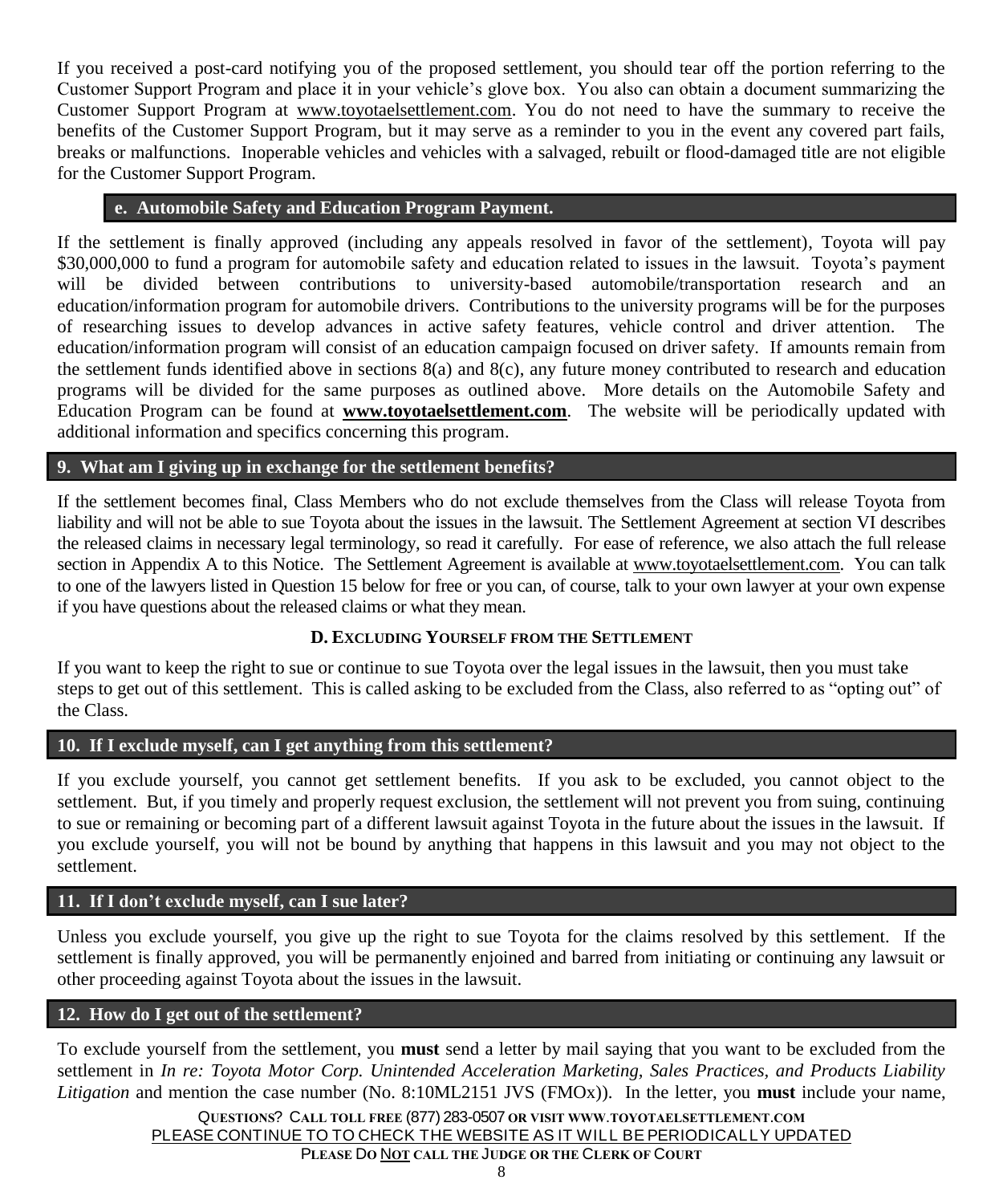address, year, make, model, and VIN number of your vehicle, your telephone number, and your signature. You can't ask to be excluded over the phone or at www.toyotaelsettlement.com. You **must** mail your exclusion request postmarked no later than **May 13, 2013** to:

## Toyota Economic Loss Settlement Administrator c/o Gilardi & Co. LLC P.O. Box 8090 San Rafael, CA 94912-8090

Your exclusion request must be received by the Settlement Administrator no later than **May 13, 2013** to be considered by the Court. The deadlines found in this Notice may be changed by the Court. Please check www.toyotaelsettlement.com regularly for updates regarding the settlement.

# **E. THE LAWYERS REPRESENTING YOU**

## **13. Do I have a lawyer in the case?**

Yes. The Court has appointed lawyers to represent you and other Class Members. These lawyers are called "Class Counsel": Steve W. Berman at Hagens Berman Sobol Shapiro LLP; Marc M. Seltzer at Susman Godfrey L.L.P.; and Frank M. Pitre at Cotchett, Pitre & McCarthy. You will not be charged for these lawyers. If you want to be represented by another lawyer, you may hire one to appear in Court for you at your own expense.

#### **14. How will the lawyers be paid?**

Class Counsel will ask the Court for attorneys' fees not to exceed \$200 million, plus up to an additional \$27 million in costs and expenses. These fees and expenses will go to 25 plaintiffs' firms and approximately 85 attorneys who worked on the litigation. Class Counsel will ask for payments to each of the Plaintiffs and Class Representatives of \$100 per hour, with a minimum of \$2,000 award, for their time invested in connection with the Actions. The Court may award less than these amounts. If the Court awards less than the amounts requested for attorneys' fees and costs, Toyota agrees to pay the remainder to the automobile safety research and education fund. Toyota will separately make the payments that the Court orders up to the amounts identified in this paragraph after the settlement is finally approved (including any appeals resolved in favor of the settlement). These payments will not reduce the value of the settlement benefits made available to Class Members. Toyota will also separately pay these attorneys' fees and expenses and also will pay the costs to provide notice of and to administer the settlement, subject to potential reimbursement of these costs pursuant to the terms of the settlement.

#### **F. OBJECTING TO THE SETTLEMENT**

You can tell the Court if you don't agree with the settlement or some part of it.

### **15. How do I tell the Court if I don't like the settlement?**

If you are a Class Member, and you don't exclude yourself from the Class, you can object to the settlement if you don't like some part of it. You can give reasons why you think the Court should not approve it. To object, you **must** send a written objection saying that you object to the settlement in *In re: Toyota Motor Corp. Unintended Acceleration Marketing, Sales Practices, and Products Liability Litigation*, Case No. 8:10ML2151 JVS (FMOx) to Class Counsel and Toyota's Counsel at the addresses below so that the objection is received by Class Counsel and Toyota's Counsel no later than **May 13, 2013**. To have your objection considered by the Court, you also must file the objection with the Clerk of Court (identified below) so that it is received and filed no later than **May 13, 2013**. In your objection, you **must** provide the specific reason for your objection (including any legal support), any evidence or other information you wish to rely on, a statement of whether you intend to appear at the fairness hearing (discussed below), and information showing that you are a member of the Class, include a list of the Subject Vehicles to which your objection applies (with VIN number, and the make and model of each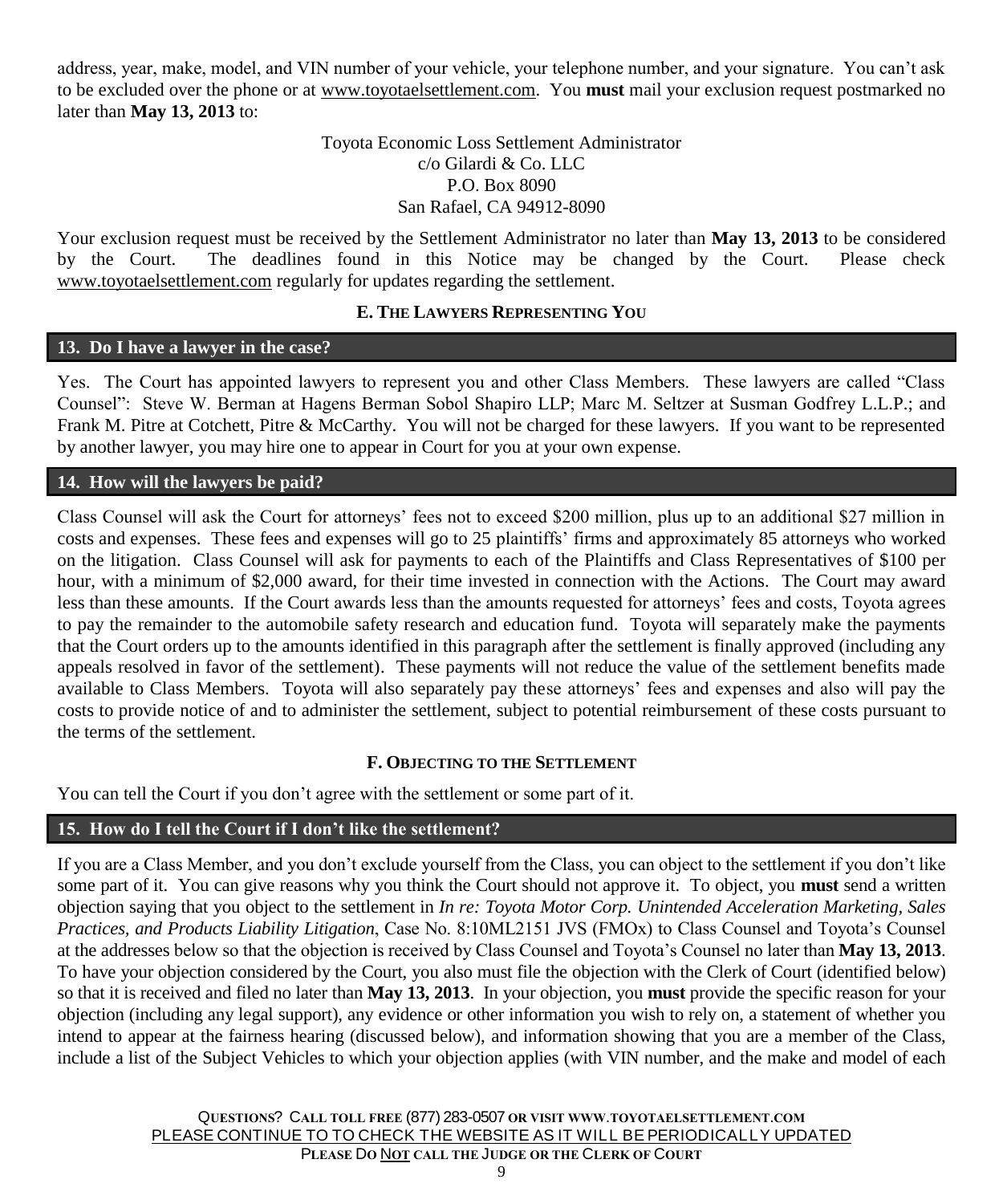vehicle), your name, address, telephone number, your signature, and proof of purchase, ownership and/or lease of a Subject Vehicle.

| Clerk of Court                        | <b>Class Counsel</b>         | Toyota's Counsel            |
|---------------------------------------|------------------------------|-----------------------------|
| <b>United States District Court</b>   | Steve W. Berman              | John P. Hooper              |
| <b>Central District of California</b> | Hagens Berman Sobol &        | Reed Smith                  |
| 411 West Fourth Street, Room 1053     | Shapiro LLP                  | 599 Lexington Avenue        |
| Santa Ana, CA 92701-4516              | 1918 Eighth Ave., Suite 3300 | 22nd Floor                  |
|                                       | Seattle, WA 98101            | New York, NY 10022          |
|                                       |                              | J. Gordon Cooney, Jr.       |
|                                       |                              | Morgan Lewis & Bockius LLP  |
|                                       |                              | 1701 Market Street          |
|                                       |                              | Philadelphia, PA 19103-2921 |

### **16. What's the difference between objecting and excluding?**

Excluding yourself is telling the Court that you don't want to be part of the Class. If you exclude yourself, you have no basis to object because the settlement no longer affects you. Objecting is telling the Court that you don't like something about the settlement. You can object only if you stay in the Class.

If you are a Class Member and you do nothing, you will remain a Class Member and all of the Court's orders will apply to you, you will be eligible for the settlement benefits described above as long as you satisfy the conditions for receiving each benefit, and you will not be able to sue Toyota over the issues in the lawsuit.

#### **G. THE COURT'S FAIRNESS HEARING**

The Court will hold a hearing to decide whether to grant final approval to the settlement. If you have filed an objection on time and attend the hearing, you may ask to speak, but you don't have to attend or speak.

#### **17. When and where will the Court decide whether to grant final approval of the settlement?**

The Court will hold a Fairness Hearing at 9:00 a.m. on **June 14, 2013** at the Ronald Reagan Federal Building and United States District Court, Central District of California, 411 West Fourth Street, Santa Ana, CA 92701. At this hearing, the Court will consider whether the settlement is fair, reasonable, and adequate. If there are objections, the Court will consider them. The Court will only listen to people who have met the requirement to speak at the hearing (*See* Question 19 below). After the hearing, the Court will decide whether to grant final approval the settlement, and, if so, how much to pay the lawyers representing Class Members. We do not know how long these decisions will take.

#### **18. Do I have to come to the hearing?**

No. Class Counsel will answer any questions the Court may have. But you are welcome to come at your own expense. If you send an objection, you don't have to come to Court to talk about it – but you can if you provide advance notice of your intention to appear (*See* Question 19 below). As long as you filed a written objection with all of the required information on time with the Court and delivered it on time to Class Counsel and Toyota's Counsel, the Court will consider it. You may also pay another lawyer to attend, but it is not required.

#### **19. May I speak at the hearing?**

You or your attorney may ask the Court for permission to speak at the Fairness Hearing. To do so, you **must** send a letter saying that it is your "Notice of Intent to Appear in *In re: Toyota Motor Corp. Unintended Acceleration Marketing, Sales Practices, and Products Liability Litigation*" to Class Counsel and Toyota's Counsel identified above in response to Question 15 so that they receive it no later than **May 13, 2013**. You must also file the document with the Clerk of Court so that it is received and filed no later than **May 13, 2013**. You **must** include your name, address, telephone number, the make and model and VIN number of your vehicle, and your signature. Anyone who has requested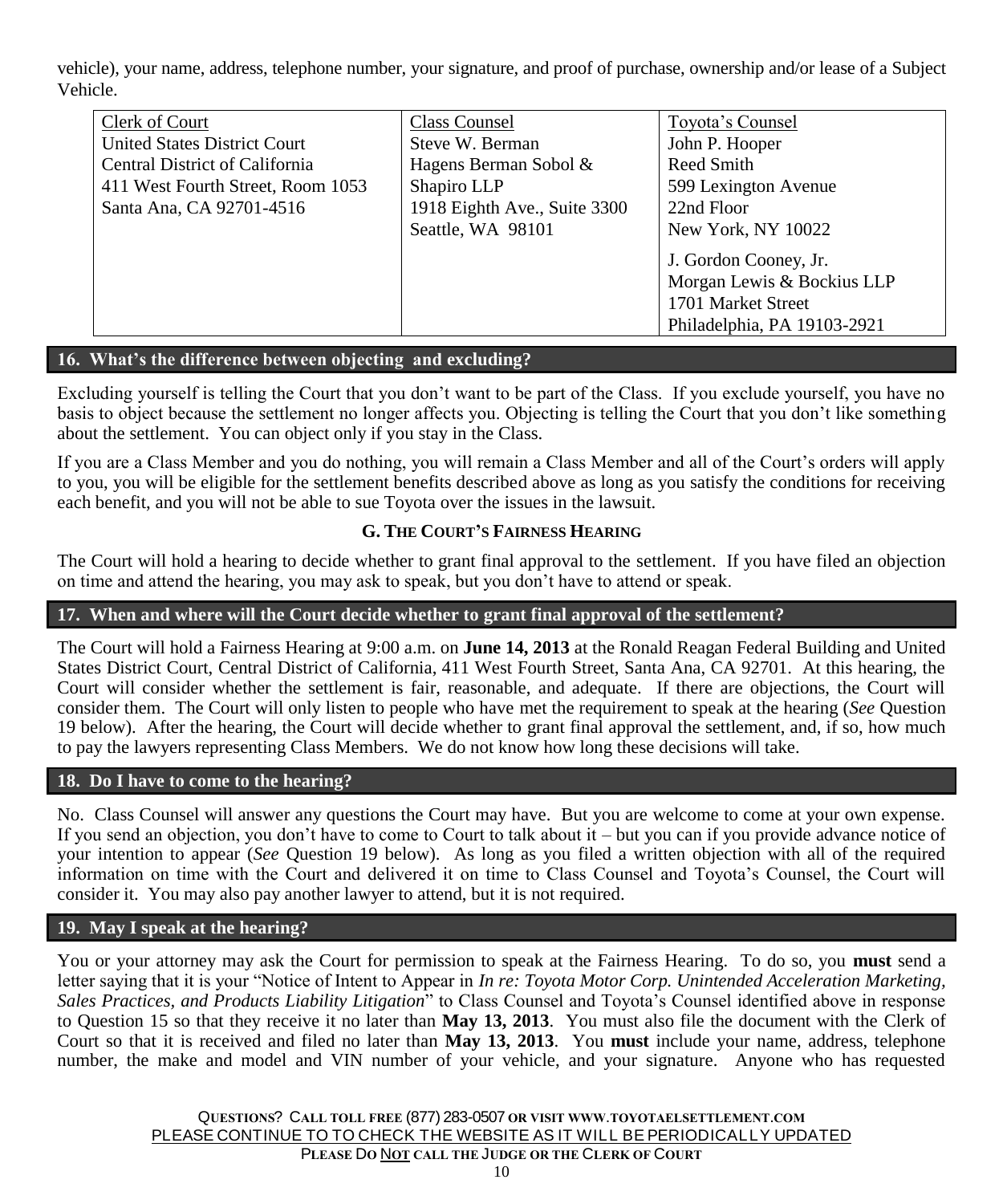permission to speak must be present at the start of the Fairness hearing at 9:00 a.m. on **June 14, 2013**. You cannot speak at the hearing if you excluded yourself from the Class.

## **H. GETTING MORE INFORMATION**

#### **20. How do I get more information?**

This Notice summarizes the proposed settlement. More details are in a Settlement Agreement, including its exhibits and addenda. You can get a copy of the Settlement Agreement and other information about the settlement, including, but not limited to, answers to frequently asked questions and the Claim Forms, at www.toyotaelsettlement.com. You can also call the toll-free number, (877) 283-0507 or write the settlement administrator at Toyota Economic Loss Settlement Administrator, c/o Gilardi & Co. LLC, P.O. Box 8090, San Rafael, CA 94912-8090. You can also look at the documents filed in the lawsuit at the Court at the address provided above in response to Question 15.

#### **21. When will the settlement be final?**

The settlement will not be final unless and until the Court grants final approval of the settlement at or after the Fairness Hearing and after any appeals are resolved in favor of the settlement. Please be patient and check the website identified in this Notice regularly. Please do not contact Toyota, Lexus, and/or Scion dealers as the Court has ordered that all questions be directed to the Class Action Settlement Administrator.

#### **Appendix A – Section VI from the Settlement Agreement – Release and Waiver**

A. The Parties agree to the following release and waiver, which shall take effect upon entry of the Final Order and Final Judgment.

B. In consideration for the Settlement, Class Representatives, Plaintiffs and each Class Member, on behalf of themselves and any other legal or natural persons who may claim by, through or under them, agree to fully, finally and forever release, relinquish, acquit, discharge and hold harmless the Released Parties from any and all claims, demands, suits, petitions, liabilities, causes of action, rights, and damages of any kind and/or type regarding the subject matter of the Actions, including, but not limited to, compensatory, exemplary, punitive, expert and/or attorneys' fees or by multipliers, whether past, present, or future, mature, or not yet mature, known or unknown, suspected or unsuspected, contingent or non-contingent, derivative or direct, asserted or un-asserted, whether based on federal, state or local law, statute, ordinance, regulation, code, contract, common law, or any other source, or any claim of any kind related arising from, related to, connected with, and/or in any way involving the Actions, the Subject Vehicles, any and all claims involving the ETCS, any and all claims of unintended acceleration in any manner that are, or could have been, defined, alleged or described in the Economic Loss Master Consolidated Complaint, the Amended Economic Loss Master Consolidated Complaint, the Second Amended Economic Loss Master Consolidated Complaint, the Third Amended Economic Loss Master Consolidated Complaint, the TAMCC, the Actions or any amendments of the Actions, including, but not limited to, the design, manufacturing, advertising, testing, marketing, functionality, servicing, sale, lease or resale of the Subject Vehicles.

C. Notwithstanding the foregoing, Class Representatives, Plaintiffs and Class Members are not releasing claims for personal injury, wrongful death or actual physical property damage arising from an accident involving a Subject Vehicle.

D. The Final Order and Final Judgment will reflect these terms.

E. Class Representatives, Plaintiffs and Class Members expressly agree that this Release, the Final Order, and/or the Final Judgment is, will be, and may be raised as a complete defense to, and will preclude any action or proceeding encompassed by, this Release.

F. Class Representatives, Plaintiffs and Class Members shall not now or hereafter institute, maintain, prosecute, assert, and/or cooperate in the institution, commencement, filing, or prosecution of any suit, action, and/or proceeding, against the Released Parties, either directly or indirectly, on their own behalf, on behalf of a class or on behalf of any other person or entity with respect to the claims, causes of action and/or any other matters released through this Settlement.